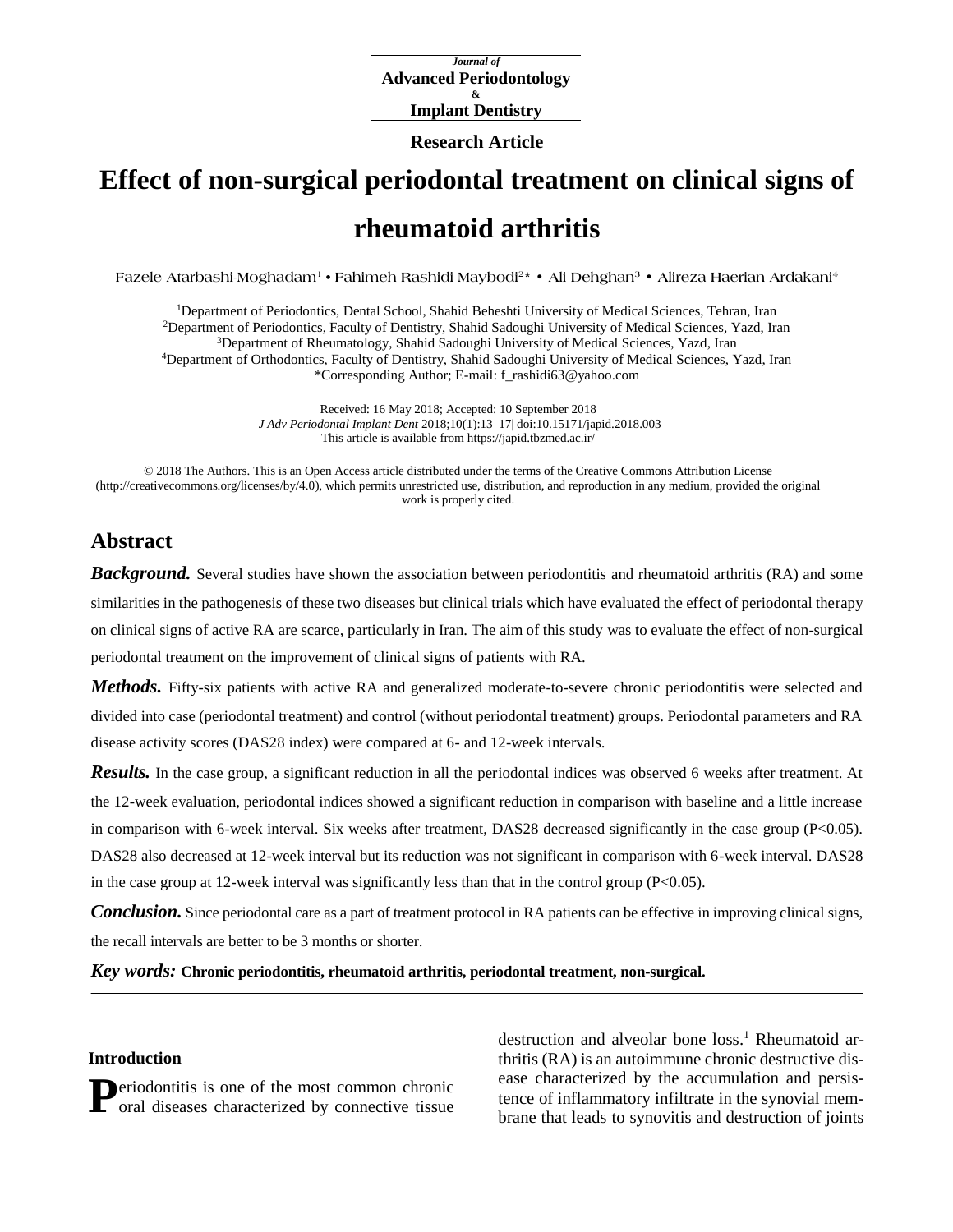and finally, functional disability. RA afflicts 0.5-1% of the population worldwide.<sup>1,2</sup> These two chronic inflammatory diseases have some similarities in their clinical and pathological features. 1,3-5 Similar immunological response, active tissue destruction, cellular infiltrations and inflammatory mediators (PGE-2, TNF- $\propto$  and IL-1) exist in both diseases.<sup>6,7</sup> Antibodies against a variety of periopathogens were found in the serum and synovial fluids from patient with RA.<sup>8-10</sup> Rheumatoid factor (RF) has been detected in the gingival tissue, subgingval plaque, saliva and serum of patients with periodontal diseases. However, the characteristics and precise function of RF in periodontal disease has not yet been recognized.<sup>11,12</sup>

In spite of the vague relationship between these two diseases,  $^{1,13,14}$  Pinho et al<sup>13</sup> suggested that the periodontal treatments are important in inflammation control and avoidance of tooth extraction for patients with RA and periodontitis. Silverste et  $al<sup>14</sup>$  concluded from their systematic review that a decrease in periodontal inflammation contributed to clinical improvements in RA but the available evidence is insufficient and further studies are necessary. In this case-control study we evaluated the impact of nonsurgical periodontal therapy on RA-related factors.

### **Methods**

The registration code in Iranian Registry of Clinical Trials for this study was IRCT201202219104N1. This study was performed in accordance with the Declaration of Helsinki and subsequent revisions<sup>15</sup> and was approved by the Ethics Committee of Shahid Sadoughi University of Medical Sciences. Written informed consents were obtained before participating in the study from the patients admitted into the Clinic of Rheumatology, Shahid Sadoughi Hospital, Yazd, Iran. Fifty-six participants with active RA and moderate-to-severe periodontitis were selected.

## *Diagnosis of RA*

The diagnosis of active rheumatoid arthritis was based on features defined by the American College of Rheumatology classification criteria for rheumatoid arthritis. The number of tender joints, number of swollen joints and ESR (erythrocyte sedimentation rate) level were recorded. Pain score was also recorded for each individual using visual analog scale (VAS). VAS is a self-reported scale which has  $10$  scores  $(0-10)$  from no pain to the worst possible pain. The DAS28 index (disease activity score) was calculated by placing these recorded factors in a particular formula in a programmed calculator application.

## *Diagnosis of periodontitis*

Periodontal status was examined by a periodontist. Patients who had at least 20 teeth and had generalized moderate-to-severe chronic periodontitis were selected. According to the 1999 workshop of periodontology, the generalized form was classified as involvement of more than 30% of sites and moderate form was considered as the presence of sites with  $3-4$ mm of attachment loss and severe as the presence of sites with  $\geq$ 5 mm of attachment loss. The periodontal status was checked by assessing the probing depth (PD) and bleeding on probing (BOP). Oral health conditions in all the participants was measured using O'Leary plaque index (PI). 16

Exclusion criteria consisted of antibiotic use during a 3-month period before the study, smoking, diabetes, heart disease, history of radiation therapy or chemotherapy, severe xerostomia, pregnancy and lack of informed consent.

## *Study design*

Patients who refused periodontal treatment were classified as the control group (28 patients) and age- and sex-matched patients who were interested in periodontal treatment served as the case group (28 patients). Two groups were matched based on the severity of periodontitis according to the extent of attachment loss and rheumatoid arthritis according to baseline DAS28 values. Moreover, as far as possible, dosages and types of drugs were similarly distributed in both groups. The pattern of patients' medication remained unchanged until their next visit.

Oral health instructions, including the method of brushing and flossing properly, were given to all the patients. In the case group, scaling and root planing were performed using an ultrasonic device (Woodpecker, China) and the teeth were polished by our collaborating periodontist. Then after 6 and 12 weeks, probing depth, MGI and BOP were measured in both groups by another periodontist. Then DAS28 scores of patients in both groups were again assessed by our rheumatologist and finally comparisons were made between the case and control groups in terms of this index. It should be mentioned that patients in the control group were informed that they could withdraw from the study whenever they wanted and periodontal treatment began for them immediately.

During this study, nine patients were excluded and replaced by nine new patients because of not taking part in the follow-up appointments at 6th and  $12<sup>th</sup>$ weeks or non-compliance with poor plaque control after periodontal treatment. After collecting and coding,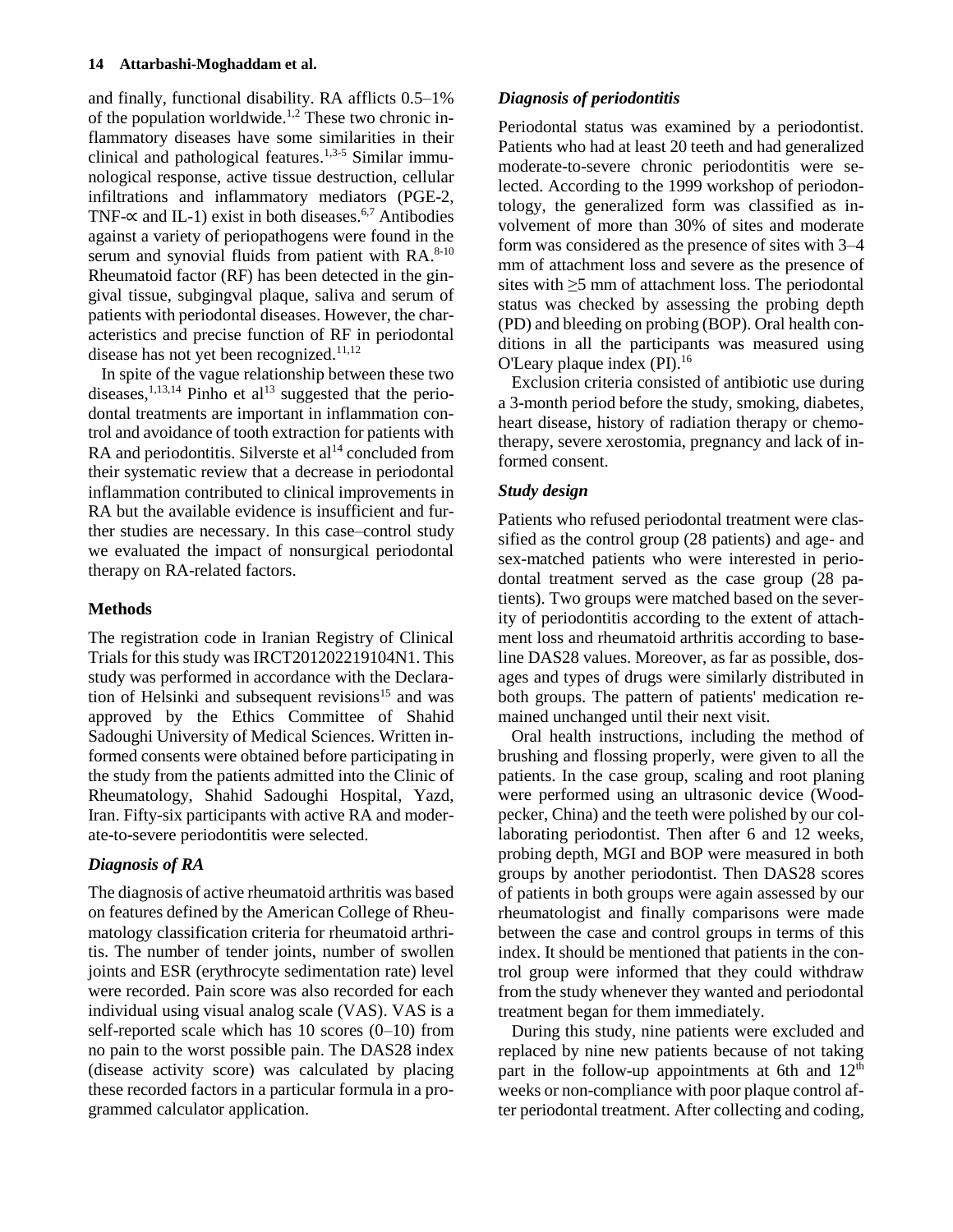data were analyzed with SPSS 15, using chi-squared test and t-test.

#### **Results**

The case group (periodontal treatment) included 28 patients (6 males and 22 females) aged 32‒60 years (mean age of  $45.07\pm4.93$  years) and the control group (without periodontal treatment) included 28 patients (6 males and 22 females) aged 33‒60 years (mean age of  $45.17\pm4.35$  years). The two groups were not significantly different in terms of age  $(P=0.960)$  and sex  $(P=1.000)$ .

#### *Baseline (T1)*

The difference between mean PI (PI1) in both groups was not statistically significant  $(P=0.953)$ . The mean PD (PD1) of the two groups was not significantly different, either  $(P=0.833)$ . The participants in both groups were not significantly different in terms of baseline BOP (BOP1)  $(P=0.763)$ . The mean of DAS28 at baseline between the two groups did not differ significantly  $(P=0.803)$  (Table 1).

### *Evaluation after 6 weeks (T2)*

The PI2 significantly decreased in both groups but the case group exhibited a greater decrease (P<0.001 in both groups). PD2 changes in the control group were not significant, although it showed a slight increase  $(P=0.304)$ . In the case group, these changes exhibited a statistically and clinically significant decrease (P=0.001). BOP2 exhibited a significant decrease in the case group  $(P=0.001)$ . However a slight increase was observed in the control group but this difference was not statistically significant (P=0.504). DAS28 in both groups decreased significantly after 6 weeks, which was greater in the case group (P0.001 in both groups) (Table 1).

#### *Evaluation after 12 weeks (T3)*

The mean PI3 increased in both groups compared to PI2, which was not significant in the case group (P=0.299). PI3 was still significantly lower than PI1 in the case group  $(P=0.0001)$ . In the control group, PI3 was not significantly different from PI1  $(P=0.254)$ . PD3 was significantly higher in the case group compared to PD2 ( $P=0.022$ ) but PD3 was still

significantly lower compared to PD1 (P=0.0001). In the control group, changes in PD3 compared to PD1  $(P=0.477)$  and PD2  $(P=0919)$ , were not statistically significant. BOP3 in the case group exhibited no significant difference in comparison to BOP2 (P=0.650) and it was still significantly lower than BOP1  $(P=0.025)$ . BOP3 in the control group exhibited no significant difference compared to BOP2 (P=0.356) and BOP1 ( $P=0.148$ ). In both groups, the baseline DAS28 exhibited a significant decrease compared to the 12th week  $(P=0.0001$  in both groups). In the 12th week, DAS28 values in the case group were significantly lower than the control group (P=0.015) (Table 1).

#### **Discussion**

Fifty-six patients with active rheumatoid arthritis and moderate-to-severe periodontitis were selected and divided into two groups. In the beginning, the two groups were matched for age and gender. The difference between the means of age in the case and control groups were not statistically significant (45.07 years and 45.17 years, respectively) ( $P<0.05$ ). Each group consisted of 22 females (78.6%) and 6 males (21.4%). Higher female-to-male ratio among patients admitted to the clinic was consistent with the epidemiological pattern of RA which shows a higher incidence in women. <sup>2</sup> Sample size in this study (n=28 per group) was higher as compared to the limited studies with periodontal treatment intervention, for example Ortiz et al<sup>17</sup> (20 patients in each group), Pinho et al<sup>13</sup> (15 patients in each group) or Al-Katma et  $al^{18}$  studies (17) patients in the treatment group and 12 patients in the control group).

In this study, PI decreased significantly after 6 and 12 weeks. PI3 was slightly greater than PI2. This may showed the importance of follow-up and oral hygiene instruction reinforcement. PI2 in the control group significantly decreased, which was possibly due to the effects of oral hygiene instructions that provoked the desire for oral healthcare in the patients. Furthermore, the consequent awareness of being studied, might have improve the participants' oral hygiene behaviors. Such positive effect is called "Hawthorne effect" in health studies. <sup>19</sup> However, PI3 was very close to

**Table 1. The means of periodontal parameters in the case and control groups at baseline (T1) and 6 (T2) and 12 weeks (T3) after periodontal treatment**

| <b>Periodontal parameters</b> | <b>Baseline</b> (T1) |         | After 6 weeks (T2) |         | After 12 weeks (T3) |         |
|-------------------------------|----------------------|---------|--------------------|---------|---------------------|---------|
|                               | Case                 | Control | Case               | Control | Case                | Control |
| Plaque index $(\%)$           | 52.29                | 52.14   | 40.54              | 45.18   | 42.54               | 49.82   |
| Probing depth (mm)            | 5.46                 | 5.50    | 4.39               | 5.62    | 4.78                | 5.60    |
| Bleeding on probing (%)       | 33.86                | 33.46   | 29.71              | 34.25   | 30.43               | 35.29   |
| DAS28                         | 4.25                 | 4.26    | 3.56               | 3.87    | 3.52                | 3.71    |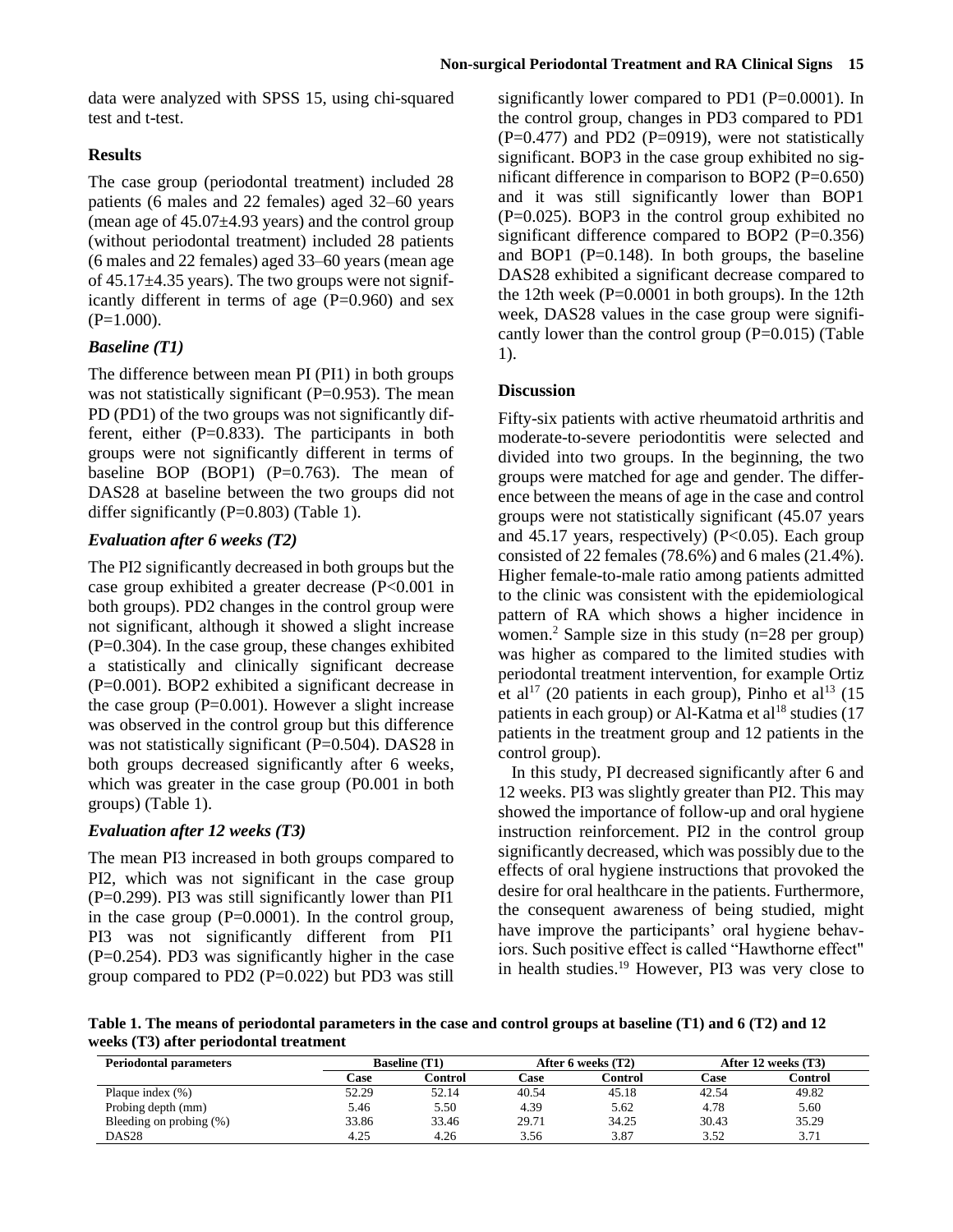#### **16 Attarbashi-Moghaddam et al.**

PI1. The mean PD significantly decreased after periodontal treatment (PD2) in the case group. Mean value of PD3 was significantly higher than PD2 but the difference was not clinically significant. Mean PD changes were not significant in the control group. In the case group of this study, BOP decreased significantly after 6 and 12 weeks of treatment, which might be attributed to periodontal treatment and decreased inflammation. BOP3 slightly increased compared to BOP2, which was not significant. In the control group, BOP changes were not statistically significant. Both groups showed a significant decrease in DAS28 after 6 weeks, which was maintained after 12 weeks (P=0.0001 in both groups). DAS28 values at 6- and 12-week intervals in the case group were significantly lower than the control group  $(P=0.015)$ . The medicine dosage and drug charts of the two groups were very similar. Significant decrease in DAS28 of controls could be due to rheumatoid arthritis treatment. The difference between the amounts of decrease in the two groups was significant, and the higher decrease in the case group could be due to the positive effects of periodontal treatments.

Earlier studies on the effect of periodontal treatment on RA improvement had different case and control selection and methods; therefore, the comparison was difficult but all of them concluded that nonsurgical periodontal treatment improved the signs and symptoms of RA. Al-katma et al<sup>18</sup> studied patients with RA and mild-to-moderate periodontitis (17 patients in the treatment group and 12 patients in the control group) and after 8 weeks of follow-up reported significant decreases in PI, PD, Bop and DAS28. Ortiz et  $al<sup>17</sup>$ studied 40 patients with moderate/severe RA and severe periodontitis (20 patients in each group) and showed that nonsurgical periodontal therapy resulted in significant decreases in PI, PD, BOP and DAS28 in the control group after six weeks. Pinho et al<sup>13</sup> found significant decreases in PI and PD and non-statistically significant reduction in BOP after 3 and 6 months of follow-up of 15 patients with RA and periodontitis, who received periodontal treatment and 15 patients with RA and periodontitis without periodontal treatment. They reported that DAS28 decreased significantly after three months; however, these changes were not significant after six months.<sup>13</sup> Erciyas et al<sup>20</sup> assessed 60 patients with chronic periodontitis (30 with moderately/highly active RA and 30 with low activity RA) 3 months after nonsurgical periodontal treatment. They observed that periodontal treatment might have beneficial effects on reducing low, moderately and highly active RA. However, they did not have a control group without treatment. <sup>20</sup> In a

study by Ribeiro<sup>21</sup> after 3 months, they compared RF with ESR to evaluate the RA condition. ESR levels were significantly lower in the treated groups. RF was also lower but its reduction was not significant. RF is not regarded as a specific test for rheumatoid arthritis because the test can be positive in 3‒5% of healthy people and this factor is also found in patients with other autoimmune diseases (e.g. Sjögren's syndrome) and infectious diseases (e.g. hepatitis and tuberculosis). <sup>22</sup> On the other hand, laboratory tests do not provide any data regarding the number of affected joints or the pain felt by the patient. DAS28 is related to ESR, as an inflammatory index, and also the clinical aspect of the disease. Therefore, in this study it was selected as the activity index of rheumatoid arthritis instead of RF. Two systematic reviews in this issue showed that nonsurgical periodontal therapy had beneficial effects on clinical and laboratory tests of RA patients but the body of evidence was small.<sup>5,14</sup>

#### **Conclusion**

All the findings of this study indicated that for acquiring a durable effect of phase I treatment the patients should be recalled and treated at <3-month intervals. Studies have shown re-colonization of bacteria in periodontal pockets three months after treatment. <sup>23</sup> The positive effects of phase one of periodontal therapy in patients with rheumatoid arthritis continued for three months after treatment. Thus, periodontal treatment, besides regular follow-ups, can be helpful in improving rheumatoid arthritis symptoms.

#### **Acknowledgments**

We would like to show our gratitude to Dr. Ahmad Haerian Ardakani and Dr. Ali Momen, who provided insight and expertise that greatly assisted this research.

#### **Competing interests**

The authors declare no conflict of interests.

#### **Funding**

This work was supported by Shahid Sadoughi University of Medical Sciences.

#### **Ethics approval**

The registration code in the Iranian Registry of Clinical Trials for this study was IRCT201202219104N1. This study was performed in accordance with the Declaration of Helsinki and subsequent revisions and was approved by the Ethics Committee of Shahid Sadoughi University of Medical Sciences under the code 50352.

#### **References**

1. Kobayashi T, Yoshie H. Host Responses in the Link Between Periodontitis and Rheumatoid Arthritis. Current oral health